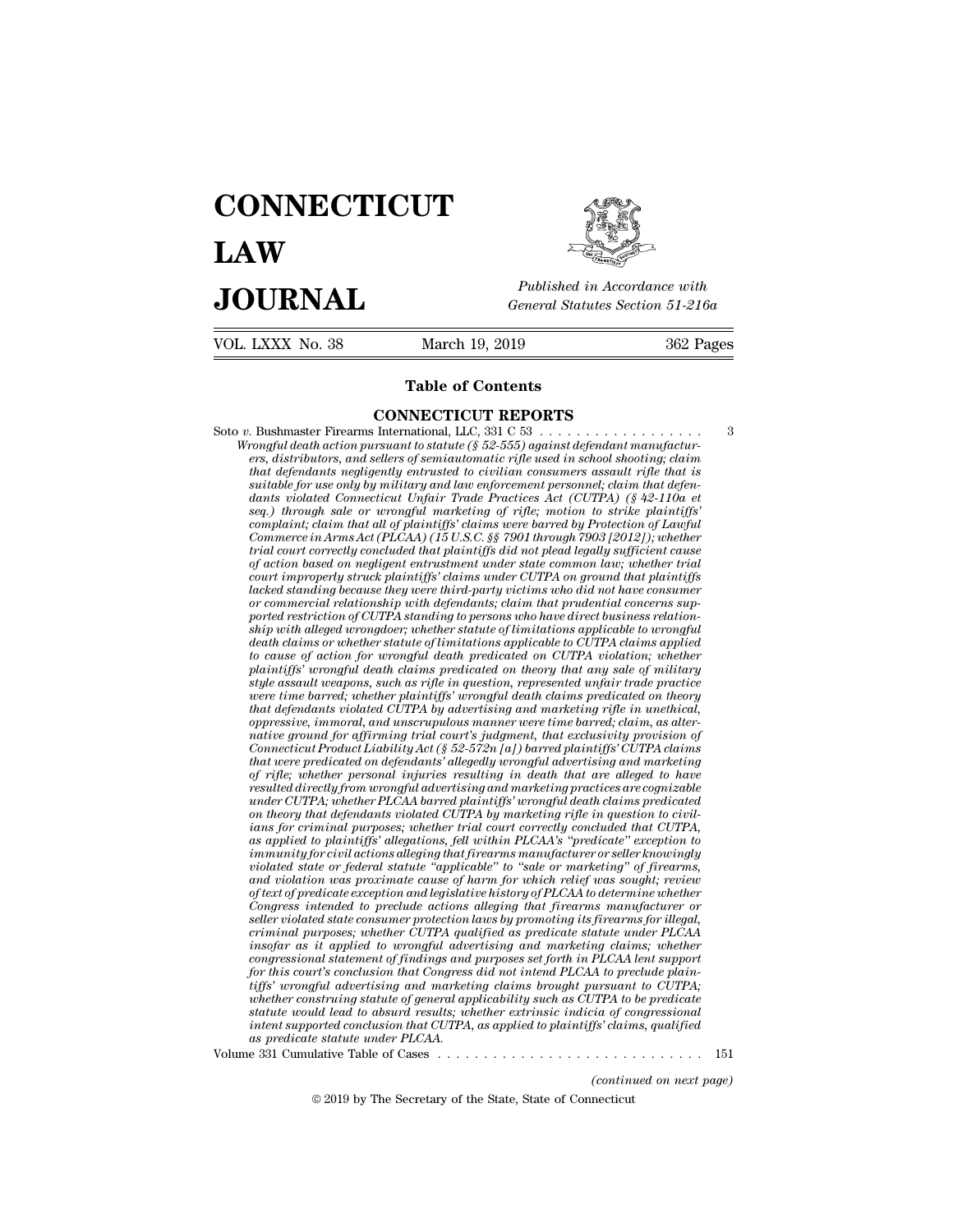CONNECTICUT LAW JOURNAL March 19, 2<br> **CONNECTICUT APPELLATE REPORTS**<br>
stems, Inc., 188 CA 652 Andrade *v.* Lego Systems, Inc., 188 CA 652 . . . . . . . . . . . . . . . . . . . . . . . . . . . 174A *Employment discrimination; claim that defendant discriminated against plaintiff*<br>*Employment discrimination; claim that defendant discriminated against plaintiff*<br>*in that defendant discriminated against plaintiff*<br>*in ba on basis of sexual orientation in violation of statute (§ 46a-60 [a] [1]); summary judgment; whether trial court properly determined that there was insufficient evidence from which reasonable jury could conclude that circumstances surrounding termination of plaintiff's employment could give rise to inference of* de v. Lego Systems, Inc., 188 CA 652<br> *discrimination; claim that defendant discriminated against plaintiff*<br> *on basis of sexual orientation in violation of statute* (§ 46a-60 [a] [1]); summary<br> *judgment; whether trial c* Andrade v. Lego Systems, Inc., 188 CA 652<br> *Employment discrimination; claim that defendant discriminated against plaintiff*<br>
on basis of sexual orientation in violation of statute (§ 46a-60 [a] [1]); summary<br>
judgment; wh *Empoyment asscrimination, carm that asymmetric asscriminated ayarist partition*<br> *on basis of sexual orientation in violation of statute* (§46a-60 [a] [1]); summary<br> *judgment, whether trial court property determined that Dissolution of marriage; motion for contemption for motion for contempt; whether trial court properly determined that there was insufficient* evidence from which reasonable jury could conclude that circumstances sur-<br>roun *court abused is discretion in for motion in the court property determined that circumstances sur-<br>evidence from which reasonable jury could conclude that circumstances sur-<br>rounding termination, adoption of trial court's* 

*definient prom which reasonable jury could conclude that circumstances surfounding termination of plaintiff's employment could give rise to inference of discrimination; adoption of trial court's memorandum of decision as rounding termination of paintiffs employment could give rise to inference of*<br>discrimination; adoption of trial court's memorandum of decision as proper<br>statement of facts and applicable law on issues.<br> $v$ . Nappo, 188 CA *trial court correctly determined that financial court court correctly determined that solution of marriage, motion for contempt; motion for modification, whether trial court abused its discretion in granting motion for mo his current wife constituted gifts rather than loans; claim that modified alimony award was excessive; whether trial court's failure to attribute certain rental income the many of marrage; motion for contempt; motion for modification; whether trad* court abused its discretion in granting motion for modification and increasing defendant's uncously found increase in defendant's weekly net *tourt abused its discretion in granting motion for modification and increasing*<br>defendant's alimony payments; whether trial court, in calculating amount of<br>plaimony, erroneously found increase in defendant is weekly net i *defendant's altmony payments; whether trial court, in calculating amount of*<br>alimony, erroneously found increase in defendant's weekly net income; whether<br>trial court correctly determined that financial contributions to d *paying arroneously found increase in defendants weekly net income; whether* trial court correctly determined that financial contributions to defendant from his current wife constituted afts rather than loans; claim that m *relased relaxit correctly determined that financial contributions to defendant from*<br>his current wife constituted gifts rather than loans; claim that modified alimony<br>award was excessive; whether trial court's failure to *has current wye constituted gytts rather than loans; claim that modified alimony* award was excessive; whether trial court's failure to attribute certain rental income to plaintiff was clearly erroneous; reviewability of *whether was excessive; whether trial court's jailure to attribute certain rental income* to plaintiff was clearly erroneous; reviewability of claim that it was unfair for trial court to award plaintiff attorney's fees and *alimony was clearly erroneous; reviewability of claim that it was unfair formal court to award plaintiff attorney's fees and travel expenses as sanction; whether trial court abused its discretion in ordering defendant to mond court to award 1*<br> *monging interest on plot*<br> *monging interest on plot*<br> *meleased on or before condering defendant to i*<br> *whether remedial order<br>
<i>mony deficiency.*<br> *v.* Commissioner of Conderations.<br> *v.* Commi mether rrut court aboused its discretion in ordering degendant to commence<br>paying interest on plaintiffs share of certain dont proceeds if bond was not<br>released on or before certain date; whether trial court doused its dis *Habeas corpus; murder; risk of infurity is sure of certain bond process if bond was not*<br>released on or before certain date; whether trial court abused its discretion in<br>ordering defendant to reimburse plaintiff for certa *claim to relate on or velore certain date; whether trad court doused its discretion in*<br> *condering defendant to reimburse plaintiff for certain bank wire transfer charges;*<br> *cheher remedial order was proper even though* 

*petitioner's dependent to removerse plaintifff for certain bank were transfer charges;*<br> *petitioner remedial order was proper even though defendant's violation of court's*<br> *pedimony order was not wilful because it compe petitioner was proper even though defendant's violation of court's*<br>*alimony order was not wilful because it compensated plaintiff for minor ali-<br>mony deficiency.*<br>**Smalls** *v.* Commissioner of Correction, 188 CA 525..... *list deficiency*<br> *list deficiency*<br> *list or commissioner of Correction, 188 CA 525.*<br> *list deficiency, murder; risk of injury to child; criminal possession of firearm;*<br> *claim that prior habeas counsel was ineffective Habeas corpus; murder; risk of injury to child; criminal possession of firearm; claim that prior habeas counsel was ineffective for failing to raise claim that petitioner's trial counsel was ineffective for failing to ful cient performance of trial counsel or prior habeas counsel.* Finded that prior habeas counsel was ineffective for failing to several provides the peritioner's trial counsel was ineffective for failing to fully explain plea offer to petitioner; whether habeas count properly concluded *Cation indigency is trial counsel was ineglective for failing to fully explain plea offer to*<br>petitioner; the lateral counsel was ineffective for failing to fully explain plea offer to<br>petitioner; whether habeas count pro *the support of the reader was ineffective for faiting to futy explain pied offer to*<br>petitioner; whether habeas court properly concluded that petitioner failed to estab-<br>lish deficient performance by trial counsel or prio

*becauser, whether habeas court property conculaed that pertitioner jatied to establish deficient performance by trial counsel or prior habeas counsel, whether habeas counsel court correctly determined that petitioner was evish acqueent performance of truat counset or prior naoeas counset, whether naoeas*<br> *ecient correctly determined that petitioner was not prejudiced by any alleged defi-*<br> *eient performance of trial counsel or prior hab relied on DNA evidence alone to prove that defendant is not prepared on any dueged depicant performance of trial counsel or prior habeas counsel.*<br> *Pawson, ISS CA 532.*<br> *riminal possession of pistol or revolver; claim t where it performance of rrial counset or prior nabels counset.*<br> *where independent of pristol or revolver;* claim that there was insufficient evidence<br> *to support defendant's conviction of criminal possession of pistol reliability of testing small sample;* claim that there was insufficient evidence to support defendant's conviction of criminal possession of pistol or revolver because there was insufficient evidence of defendant's knowle *eximinal possession of pistol or revolver; claim that there was insufficient evidence*<br>to support defendant's conviction of criminal possession of pistol or revolver<br>because there was insufficient evidence of defendant's *(edge of gun and no*<br>*at state improperly<br><i>(gun's presence and due to questionable produced sufficient*<br>*dduce any evidence*<br>*(continued on next page)* is dominion or control over it; claim that state improved alone to prove that defendant knew of gun's presenction that DNA evidence was insufficient due to question  $s$  and  $s$  and  $s$  and  $s$  and  $s$  and  $s$  and  $s$  and reliability of testing small sample; claim that even if state produced sufficient<br>evidence that defendant knew of gun's presence, it failed to adduce any evidence<br>(continued on next<br>CONNECTICUT LAW JOURNAL<br>(ISSN 87500973)

Published by the State of Connecticut in accordance with the provisions of General Statutes § 51-216a.

CONNECTICUT LAW JOURNAL<br>
(ISSN 87500973)<br>
inecticut in accordance with the provisions of Gener<br>
Commission on Official Legal Publications<br>
Office of Production and Distribution<br>
office of Production and Distribution **NNECTICUT LAW JOURNAL**<br>
(ISSN 87500973)<br>
cticut in accordance with the provisions of Gener<br>
mmission on Official Legal Publications<br>
Office of Production and Distribution<br>
centra Avenue, Enfield, Connecticut 06082-4453<br>
b CONNECTICUT LAW JOURNAL<br>
(ISSN 87500973)<br>
of Connecticut in accordance with the provisions of General Statu<br>
Commission on Official Legal Publications<br>
Office of Production and Distribution<br>
111 Phoenix Avenue, Enfield, Co (ISSN 87500973)<br>ecticut in accordance with the provisions of Gener<br>ommission on Official Legal Publications<br>Office of Production and Distribution<br>oenix Avenue, Enfield, Connecticut 06082-4453<br>Tel. (860) 741-3027, FAX (860 reordance with the provision<br>on Official Legal Publication<br>roduction and Distribution<br>e, Enfield, Connecticut 06<br>11-3027, FAX (860) 745-21'<br>www.jud.ct.gov<br>zENWAY, *Publications Dire* Rommission on Official Legal Publications<br>
Office of Production and Distribution<br>
Phoenix Avenue, Enfield, Connecticut 06082-4453<br>
Tel. (860) 741-3027, FAX (860) 745-2178<br>
www.jud.ct.gov<br>
RICHARD J. HEMENWAY, *Publications* Office of Production and Distribution<br>
111 Phoenix Avenue, Enfield, Connecticut 06082-4453<br>
Tel. (860) 741-3027, FAX (860) 745-2178<br>
www.jud.ct.gov<br>
RICHARD J. HEMENWAY, *Publications Director*<br> *Published Weekly – Availab* Phoenix Avenue, Enfield, Connecticut 06082-4453<br>
Tel. (860) 741-3027, FAX (860) 745-2178<br>
www.jud.ct.gov<br>
RICHARD J. HEMENWAY, *Publications Director*<br>
Weekly – Available at <u>https://www.jud.ct.gov/lawjourna</u><br>
Syllabuses a

 $\begin{array}{c} \text{www. jud.ct.gov} \\ \text{RICHARD J. HEMENTway, *Publications Director} \\ \text{Weekly -- Available at \underline{https://www.jud.ct.gov/}{\text{Syllabuses and Indices of court opinions by} \\ \text{Enc}\text{ M. LexING. } \text{Reporter of \text{Judicial Decisions} \\ \text{Tel. } (860) 757-2250 \end{array}*$ 

Published Weekly – Available at https://www.jud.ct.gov/lawjournal<br>Syllabuses and Indices of court opinions by<br>ERIC M. LEVINE, Reporter of Judicial Decisions<br>The deadline for material to be published in the Connecticut Law  $\begin{tabular}{l} \bf Syllabuses\ and\ Indices\ of\ court\ opinions\ by\\ \bf Enc\ M.\ LevINE,\ \textit{Reporter of\ Judicial\ Decisions}\\ \bf Tel.\ (860)\ 757-2250\\ \end{tabular}$  <br> The deadline for material to be published in the Connecticut Law Journal is Wednesday at noon for publication on the Tuesday six days later The deadline for material<br>publication on the Tuesday.<br>will be noon on Tuesday.